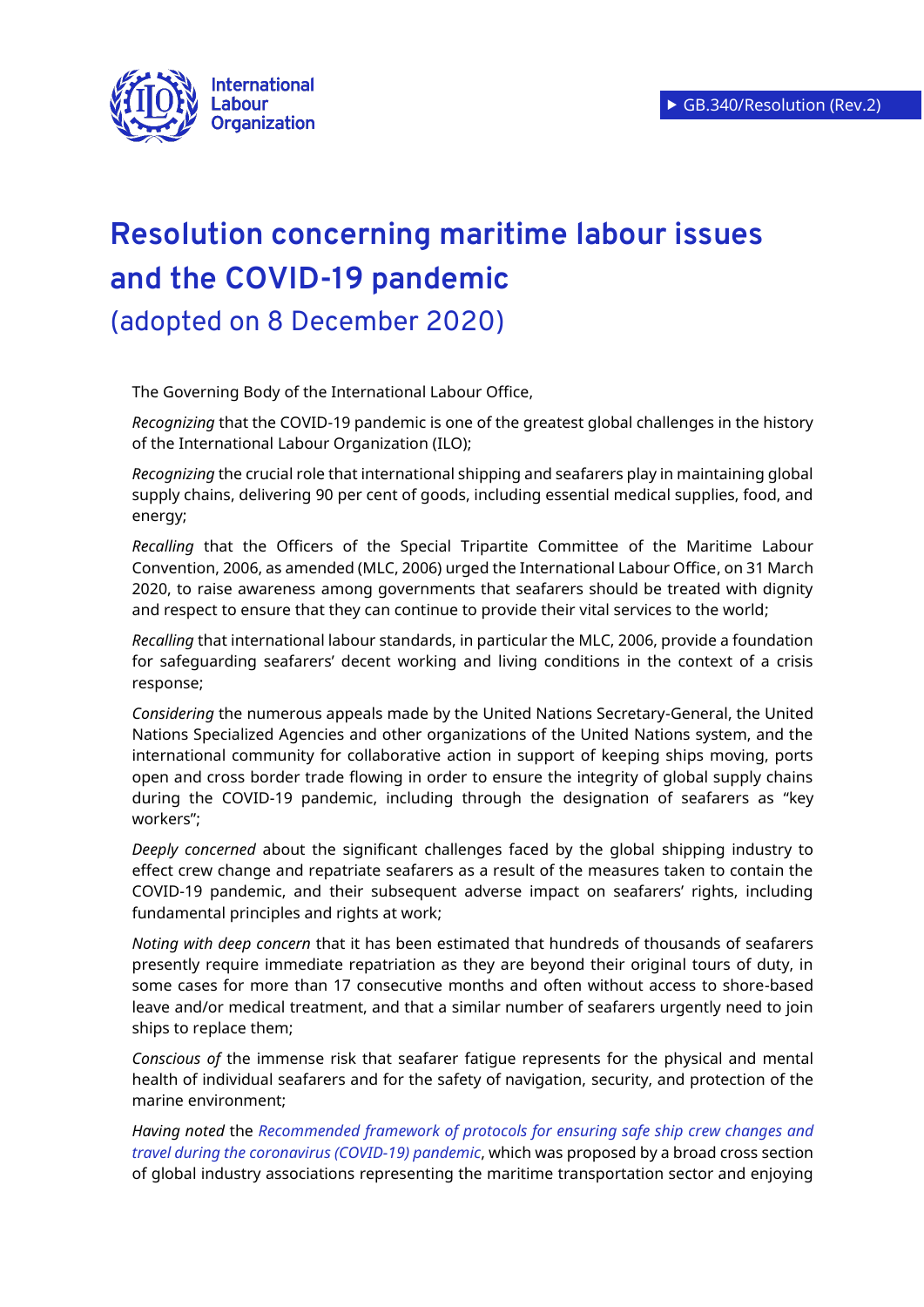consultative status at the International Maritime Organization (IMO) (MSC.1/Circ. 1636), and which is promoted by the ILO;

*Noting* that cooperation between and among Members during the COVID-19 pandemic is essential to ensure the effective implementation of safe crew changes;

*Bearing in mind* that Regulation 2.5 of the MLC, 2006 provides that seafarers have a right to be repatriated at the end of their employment agreement;

*Recalling* that under Standard A2.5.1 of the MLC, 2006 Members which have ratified the Convention shall prescribe the maximum duration of service periods on board following which a seafarer is entitled to repatriation, such periods to be less than 12 months and mindful that, due to seafarers' fatigue, their period of service on board cannot continue to be extended any longer;

*Recalling also* that Regulation 4.1 of the MLC, 2006, provides that each Member which has ratified the Convention shall ensure that seafarers on board ships in its territory who are in need of immediate medical care are given access to the Member's medical facilities on shore;

*Stressing* that all ships covered by the MLC, 2006, are subject to inspection for all the requirements of the Convention;

*Noting* that the Seafarers' Identity Documents Convention, 1958 (No. 108) and the Seafarers' Identity Documents Convention (Revised), 2003, as amended (No. 185), provide for, among other things, the facilitation of shore leave and transit and transfer of seafarers;

*Noting also* that the fishing sector faces challenges similar to those of the shipping industry regarding crew change and repatriation of fishers and *recalling* that the Work in Fishing Convention, 2007 (No.188) contains provisions regarding repatriation and medical care;

*Recalling* relevant international human rights treaties and other instruments, including the *Tripartite Declaration of Principles concerning Multinational Enterprises and Social Policy*, according to which all multinational and national enterprises should respect human rights throughout their operations;

*Acknowledging* that the International Transport Workers' Federation (ITF), the International Chamber of Shipping (ICS), and other key maritime actors have engaged in social dialogue and coordinated actions to address these issues, including the development of the Recommended Framework of Protocols, as well as other guidance, and have worked closely with the ILO, the IMO and other United Nations Specialized Agencies; and

*Welcoming* the United Nations General Assembly Resolution on *International cooperation to address challenges faced by seafarers as a result of the COVID-19 pandemic to support global supply chains*, adopted on 1st December 2020,

**1.** Urges all Members , in accordance with applicable national laws and regulations, to:

- (a) engage, in consultation with social partners, in collaborative actions to identify obstacles to crew changes, and establish and implement measurable, time-bound plans to ensure safe crew change and travel of seafarers, taking into account the Recommended Framework of Protocols as may be revised;
- (b) designate seafarers as "key workers", for the purpose of facilitation of safe and unhindered movement for embarking or disembarking a vessel, and the facilitation of shore leave, and when necessary, to shore-based medical treatment;